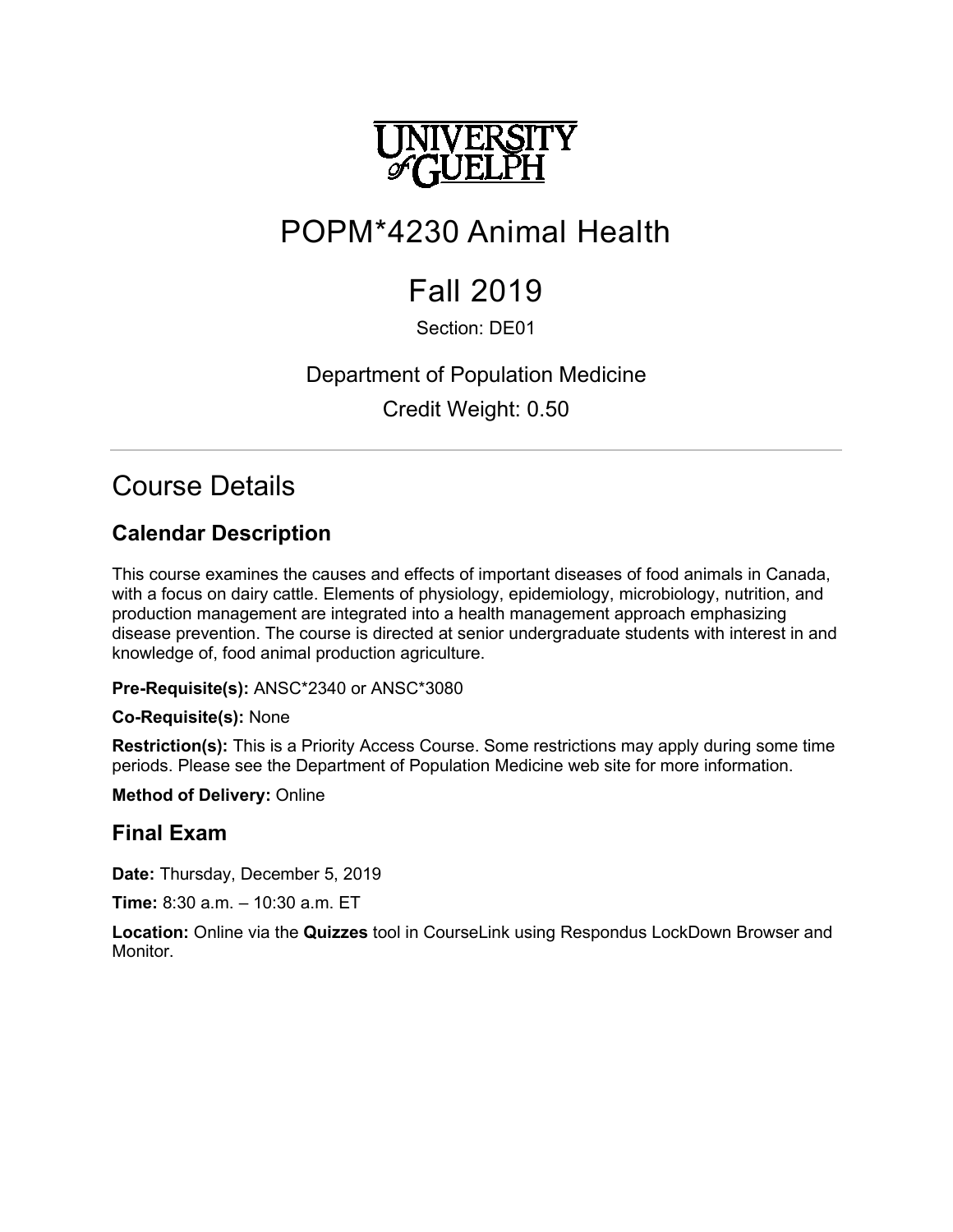# Instructional Support

## **Instructor**

## **Taika Von Königslöw, MSc, DVM, DVSc. Candidate**

**Email:** [tvonkoni@uoguelph.ca](mailto:tvonkoni@uoguelph.ca) **Office:** OVC Stewart Building, Room 2501

Dr. Taika von Konigslow is practicing food animal veterinarian and beef farmer in South Western Ontario. She came back to OVC to pursue a DVSc in the department of Population Medicine. Her research interests include neonatal calf health, antimicrobial stewardship strategies and biomarker predictors of disease. She is also a clinician in the OVC Ruminant Field Services providing on farm clinical training for final year veterinary students.

# **Teaching Assistant(s)**

**Name: Maggie Henry Email:** [POPM4230DE@uoguelph.ca](mailto:POPM4230DE@uoguelph.ca)

**Name: Hanne Goetz Email:** [POPM4230DE@uoguelph.ca](mailto:POPM4230DE@uoguelph.ca)

# Learning Resources

# **Required Textbook**

There is no required textbook for this course.

# **Course Website**

[CourseLink](https://courselink.uoguelph.ca/) (powered by D2L's Brightspace) is the course website and will act as your classroom. It is recommended that you log in to your course website every day to check for announcements, access course materials, and review the weekly schedule and assignment requirements.

https://courselink.uoguelph.ca

# Learning Outcomes

# **Course Learning Outcomes**

By the end of this course, you should be able to:

1. Describe health and disease in the context of production of animal health management;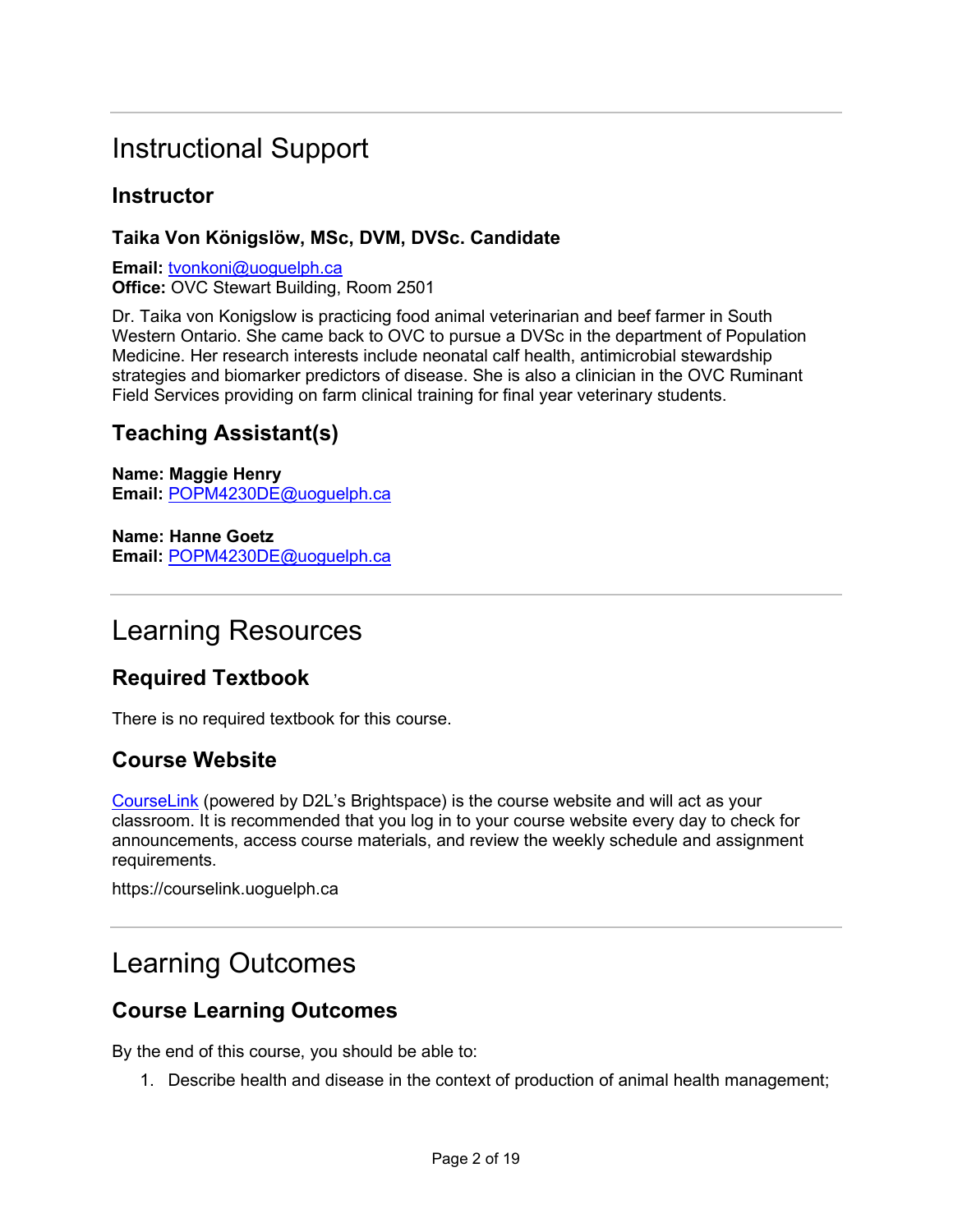- 2. Identify and articulate the relative importance of common diseases of cattle, swine, small ruminants, and poultry in Canada as it pertains to animal health, welfare, and health management;
- 3. Explain, at a basic level, the risk factors, etiology, clinical signs, interrelationships, and preventive management of common infectious and metabolic diseases of cattle, swine, small ruminants, and poultry;
- 4. Understand and describe the association of common diseases with sub-optimum productivity or welfare in food-producing animals;
- 5. Explain the elements of a health management program for dairy cattle, beef cattle, swine, poultry, and small ruminants in Ontario;
- 6. Understand and describe antimicrobial resistance and antimicrobial residues as it pertains to animal health management, animal health and food safety;
- 7. Summarize the regulatory processes for drug approval and use in food animals in Canada, and the management considerations for drug use by veterinarians and producers;
- 8. List important zoonotic diseases of ruminants, swine, and poultry and their methods of transmission, and effects in humans; and
- 9. List and describe important foreign animal diseases and understand the risk of incursion into Canada.

# Teaching and Learning Activities

# **Method of Learning**

Throughout the course you will have access to course content that has been developed by a team of species and content specialists. This course examines the causes and effects of important diseases of food animals in Canada. Elements of physiology, epidemiology, microbiology, nutrition, and production management are integrated into a health management approach emphasizing disease prevention.

This course will use a modular approach, whereby you will be exposed to, and learn, the course content on a weekly basis through course units. Each unit will provide a framework on which to build your knowledge by presenting the content in a stepwise approach, with units expanding on the material previously learned.

# **Course Structure**

This course consists of 12 units:

- Unit 01: Livestock Management & Production Systems
- Unit 02: Health Management
- Unit 03: Immunology, Vaccination & Antimicrobial Use
- Unit 04: Dairy Cattle Health: Youngstock
- Unit 05: Dairy Cattle Health: Reproduction and Transition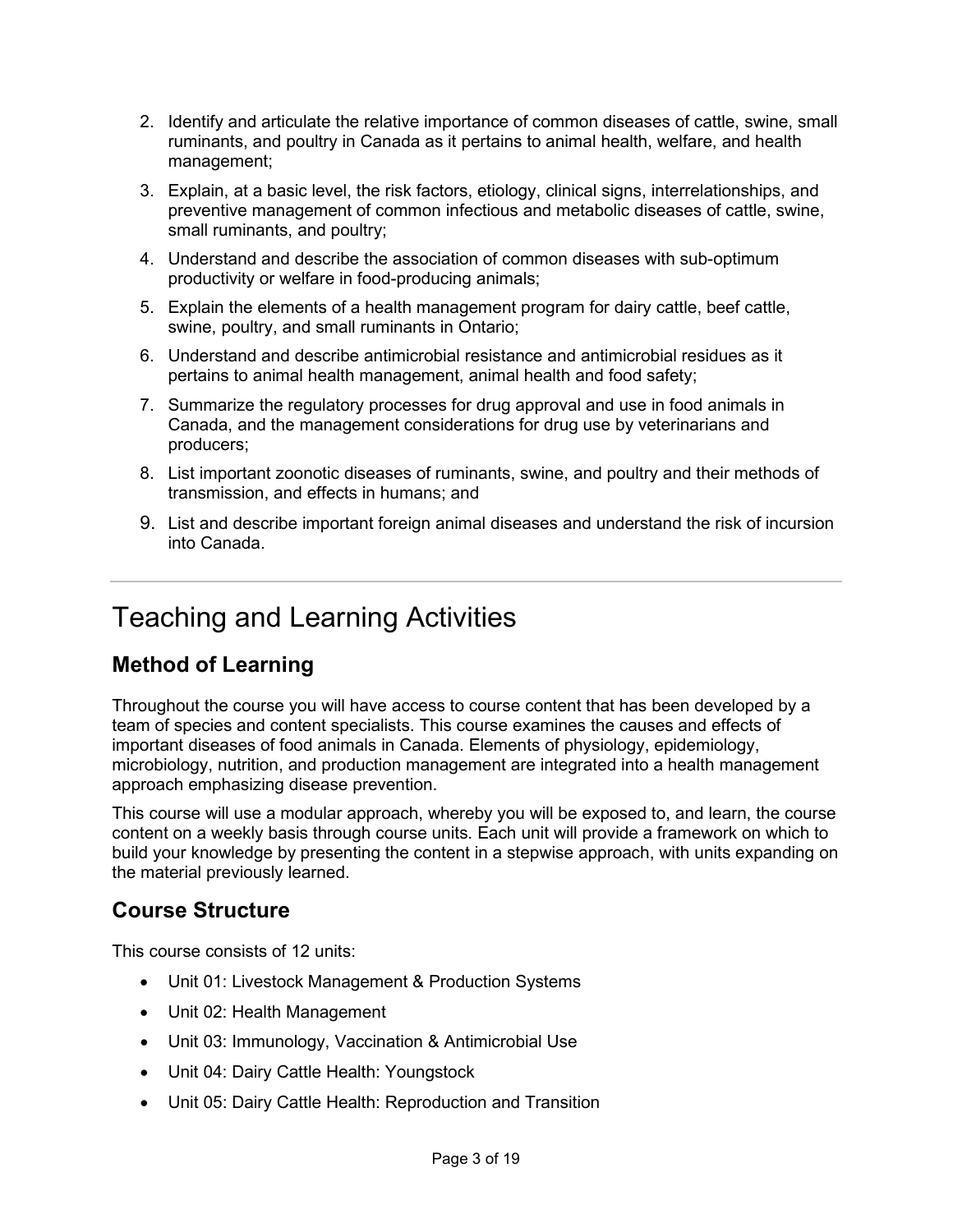- Unit 06: Dairy Cattle Health: Infectious Disease & Mastitis
- Unit 07: Beef Cattle Health: Cow-Calf and Feedlot Operations
- Unit 08 Poultry Health: Laying and Broiler Operations
- Unit 09: Small Ruminants Health
- Unit 10: Swine Health: Farrowing to Weaning
- Unit 11: Swine Health: Post-Weaning to Finishing
- Unit 12: Exotic and Zoonotic Diseases of Livestock

## **What to Expect for Each Unit**

Each unit is composed of two to three sections. Unit content will be communicated using instructional text, activities, diagrams and other visuals, and video materials. The typical structure of each unit will comprise several parts, including:

- **Unit Introduction and Learning Outcomes.** This section provides a broad overview of the topic and identifies the key outcomes that you are responsible for learning.
- **Unit Content.** Each unit includes instructor's notes that are organized into 2-3 major themes. Before you begin the unit, review the **Define the Problem** activity to establish a focus for your learning.
- **Unit Learning Activities & Conclusion.** Once you have studied the fundamental information introduced in the unit, visit this section to apply your knowledge by engaging in learning activities and reviewing the key takeaways:
	- o **Learning activities:** At the end of the unit, test your knowledge with practice questions, explore videos from experts in animal health, and review of what you have learned in the unit.
	- o **Conclusion:** This section reviews the main ideas and summarizes the key takeaways in the unit.

# **Schedule**

It is strongly recommended that you follow the course schedule provided below. The schedule outlines what you should be working on each week of the course and lists the important due dates for the assessments. By following the schedule, you will be better prepared to complete the assessments and succeed in this course.

## **Unit 01: Livestock Management & Production Systems**

## **Week 1 – Thursday, September 5 to Sunday, September 15**

#### **Readings**

• Website: Unit 01 content

#### **Activities**

• Familiarize yourself with the course website by selecting **Start Here** on the navbar.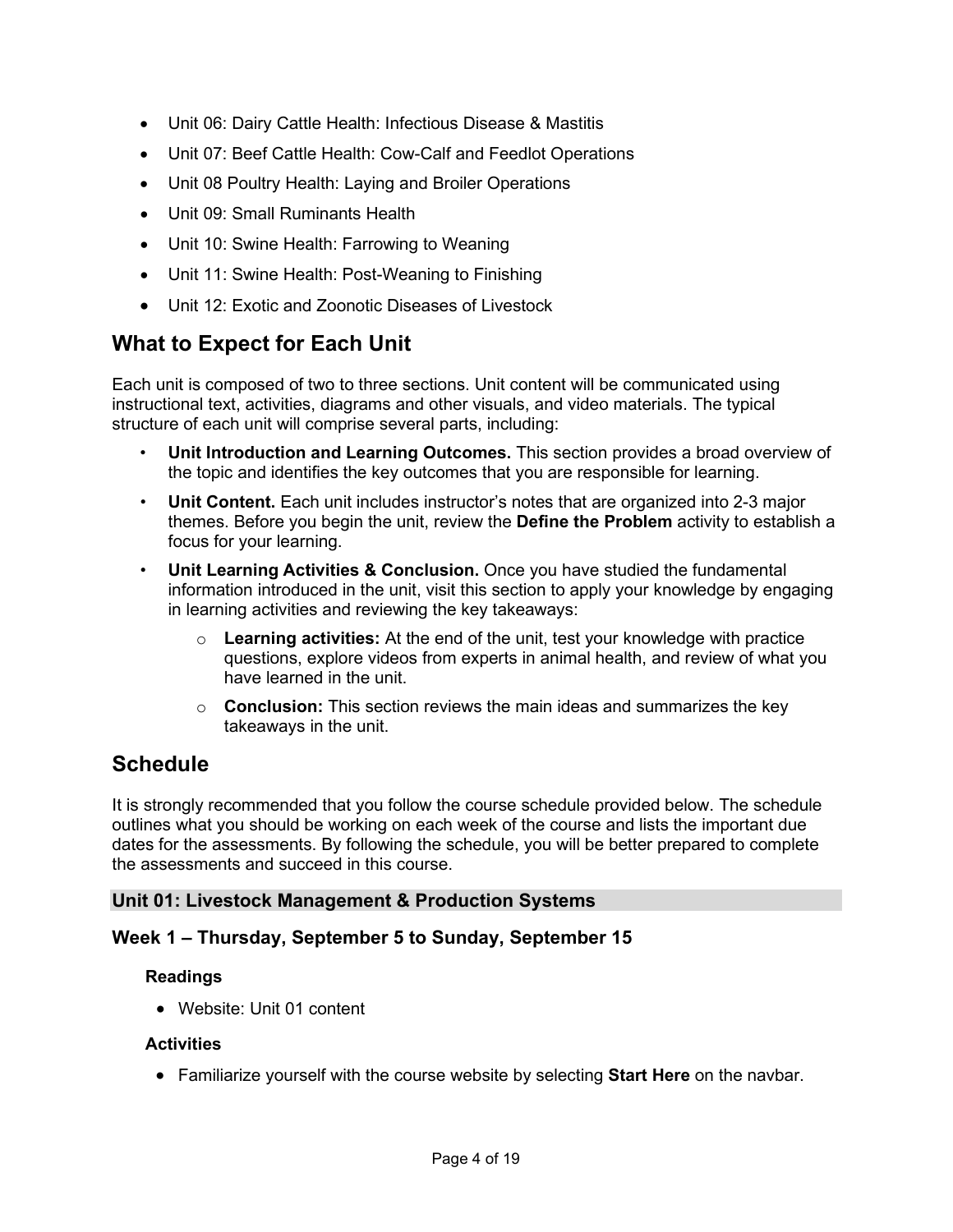- Review **Outline** and **Assessments** on the course website to learn about course expectations, assessments, and due dates.
- Participate in the **Introductions** discussion
- Complete **Unit 01 Learning Activities** (Practice Questions, Animal Health in Action and Your Reflection)
- Complete the **Practice Test** using Respondus through the **Quizzes** tool.

#### **Assessments**

• No graded assessments this week.

#### **Unit 02: Health Management**

### **Week 2 – Monday, September 16 to Sunday, September 22**

#### **Readings**

• Website: Unit 02 content

#### **Activities**

• Complete **Unit 02 Learning Activities** (Practice Questions, Animal Health in Action and Your Reflection)

#### **Assessments**

• **Take Unit 02 Quiz**  Opens: Monday, September 16 at 12:01 a.m. ET Closes: Sunday, September 22 at 11:59 p.m. ET

#### **Unit 03: Immunology, Vaccination & Antimicrobial Use**

#### **Week 3 – Monday, September 23 to Sunday, September 29**

#### **Readings**

• Website: Unit 03 content

#### **Activities**

• Complete **Unit 03 Learning Activities** (Practice Questions, Animal Health in Action and Your Reflection)

#### **Assessments**

• **Take Unit 03 Quiz**  Opens: Monday, September 23 at 12:01 a.m. ET Closes: Sunday, September 29 at 11:59 p.m. ET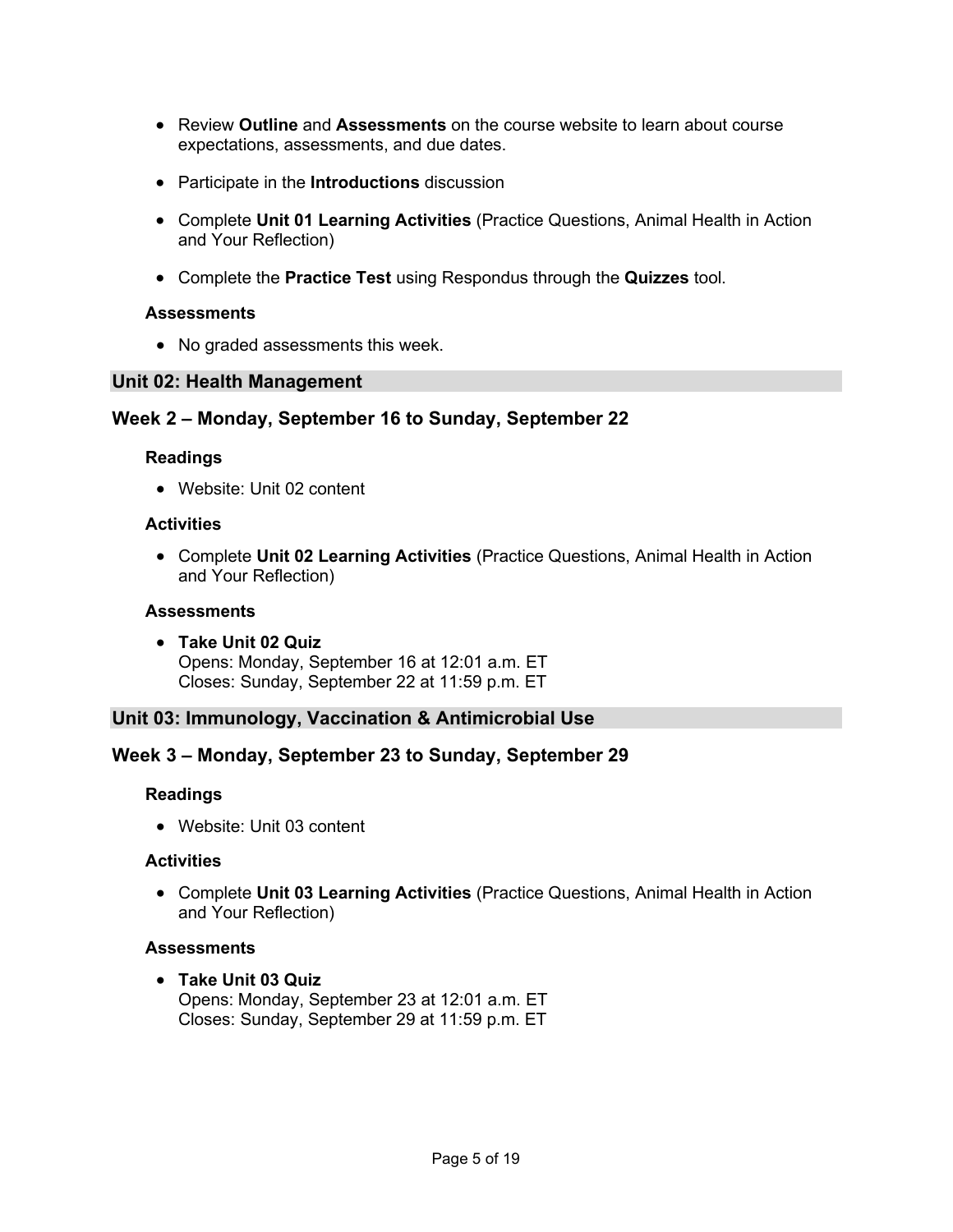## **Unit 04: Dairy Cattle Health: Youngstock**

## **Week 4 – Monday, September 30 to Sunday, October 6**

#### **Readings**

• Website: Unit 04 content

#### **Activities**

• Complete **Unit 04 Learning Activities** (Practice Questions, Animal Health in Action and Your Reflection)

#### **Assessments**

• **Take Unit 04 Quiz**  Opens: Monday, September 30 at 12:01 a.m. ET Closes: Sunday, October 6 at 11:59 p.m. ET

### **Unit 05: Dairy Cattle Health: Reproduction and Transition**

## **Week 5 – Monday, October 7 to Sunday, October 13**

#### **Readings**

• Website: Unit 05 content

#### **Activities**

• Complete **Unit 05 Learning Activities** (Practice Questions, Animal Health in Action and Your Reflection)

#### **Assessments**

• **Take Midterm 1 (with Respondus LockDown Browser)** Opens: Thursday, October 10 at 8:30 a.m. ET Closes: Thursday, October 10 at 6:30 p.m. ET

#### **Unit 06: Dairy Cattle Health: Infectious Disease & Mastitis**

## **Week 6 – Monday, October 14 to Sunday, October 20**

#### **Readings**

• Website: Unit 06 content

#### **Activities**

• Complete **Unit 06 Learning Activities** (Practice Questions, Animal Health in Action and Your Reflection)

#### **Assessments**

• **Take Unit 06 Quiz**  Opens: Monday, October 14 at 12:01 a.m. ET Closes: Sunday, October 20 at 11:59 p.m. ET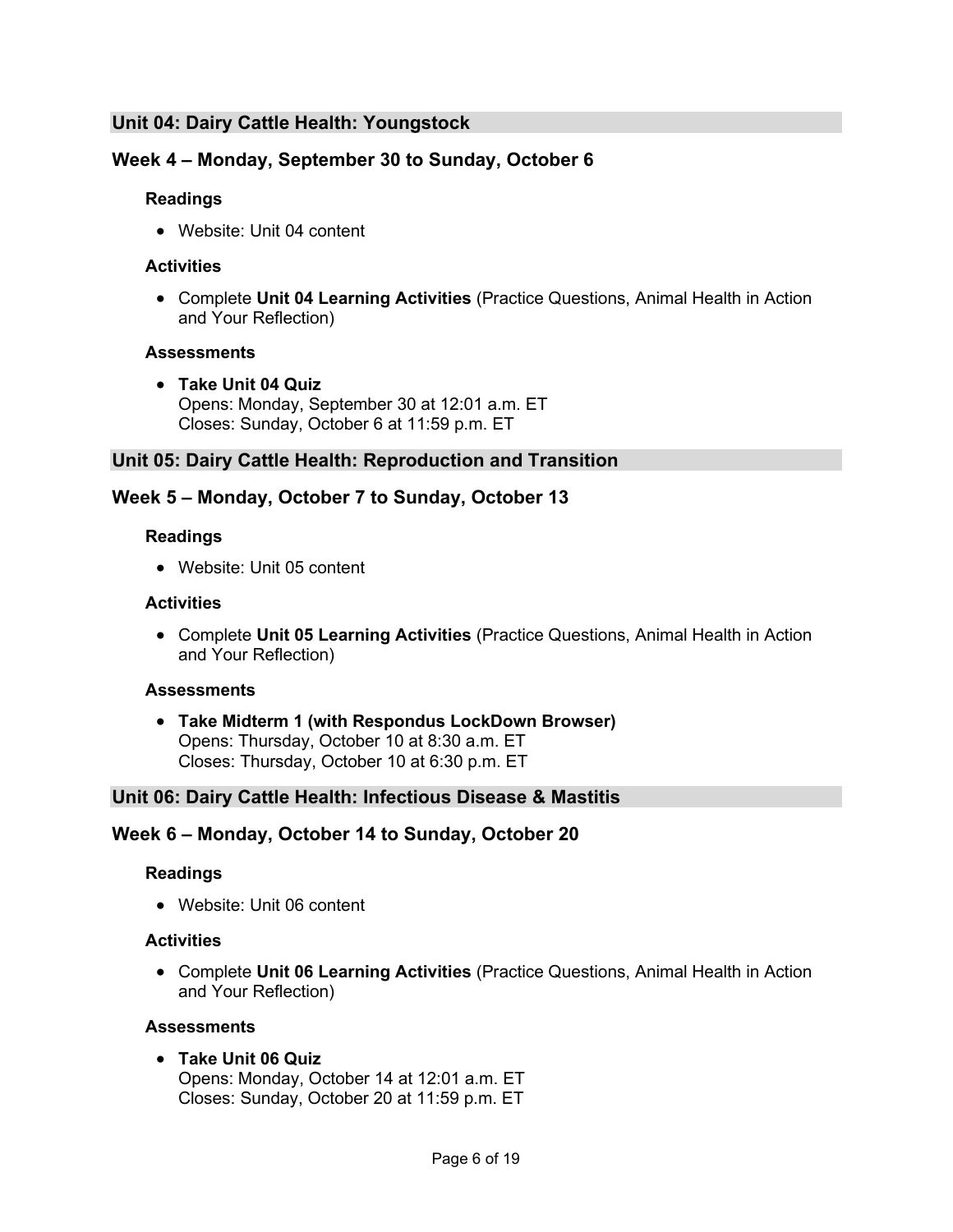• Start working on **Infographic Assignment** Due: Sunday, November 24 at 11:59 p.m. ET (Week 11)

## **Unit 07: Beef Cattle Health: Cow-Calf and Feedlot Operations**

## **Week 7 – Monday, October 21 to Sunday, October 27**

### **Readings**

• Website: Unit 07 content

### **Activities**

• Complete **Unit 07 Learning Activities** (Practice Questions, Animal Health in Action and Your Reflection)

#### **Assessments**

• **Take Unit 07 Quiz**  Opens: Monday, October 21 at 12:01 a.m. ET Closes: Sunday, October 27 at 11:59 p.m. ET

### **Unit 08: Poultry Health: Laying and Broiler Operations**

### **Week 8 – Monday, October 28 to Sunday, November 3**

#### **Readings**

• Website: Unit 08 content

#### **Activities**

• Complete **Unit 08 Learning Activities** (Practice Questions, Animal Health in Action and Your Reflection)

#### **Assessments**

• **Take Unit 08 Quiz**  Opens: Monday, October 28 at 12:01 a.m. ET Closes: Sunday, November 3 at 11:59 p.m. ET

#### **Unit 09: Small Ruminants Health**

## **Week 9 – Monday, November 4 to Sunday, November 10**

#### **Readings**

• Website: Unit 09 content

#### **Activities**

• Complete **Unit 09 Learning Activities** (Practice Questions, Animal Health in Action and Your Reflection)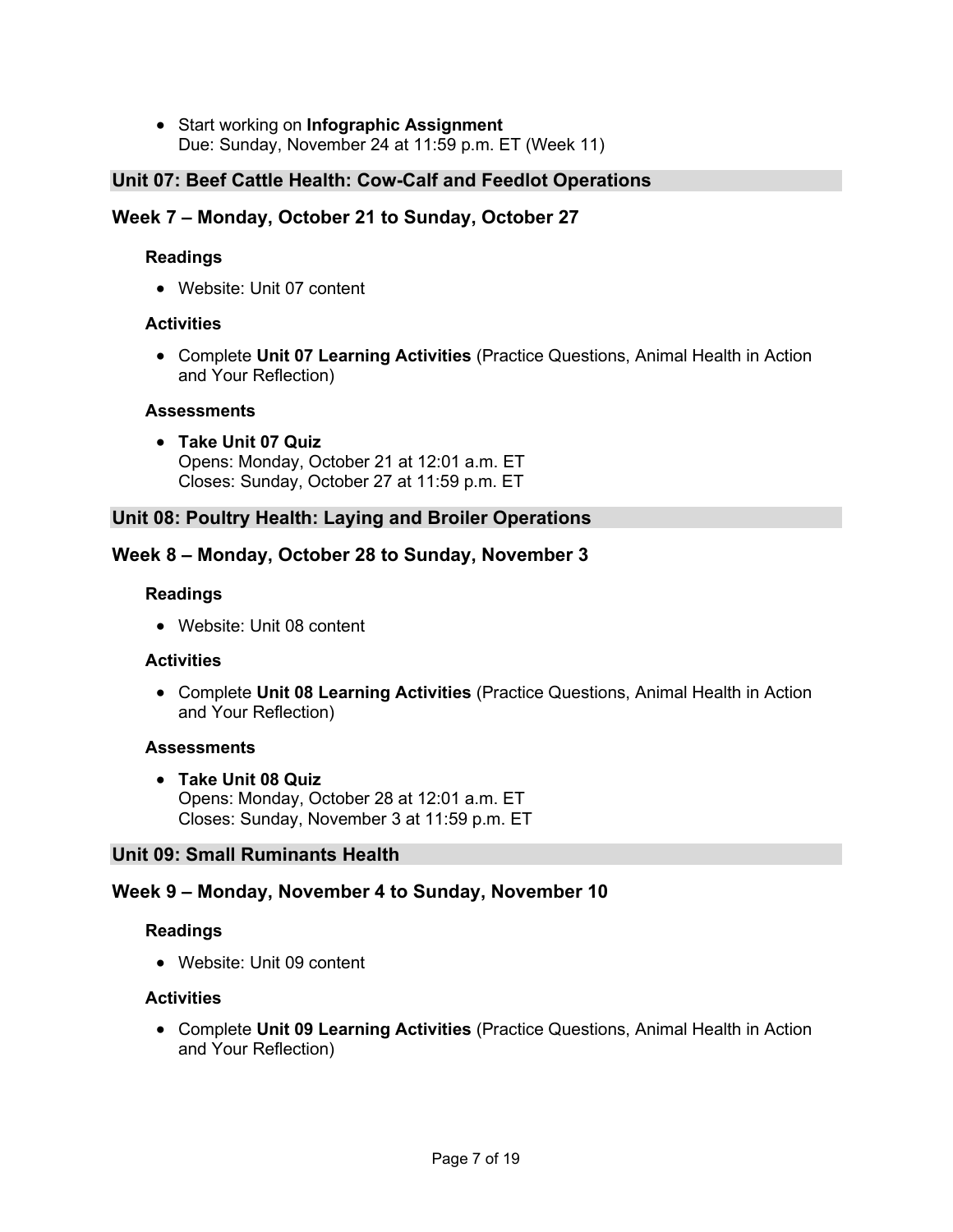#### **Assessments**

• **Take Midterm 2 (with Respondus LockDown Browser)** Opens: Thursday, November 7 at 8:30 a.m. ET Closes: Thursday, November 7 at 6:30 p.m. ET

#### **Unit 10: Swine Health: Farrowing to Weaning**

#### **Week 10 – Monday, November 11 to Sunday, November 17**

#### **Readings**

• Website: Unit 10 content

#### **Activities**

• Complete **Unit 10 Learning Activities** (Practice Questions, Animal Health in Action and Your Reflection)

#### **Assessments**

• **Take Unit 10 Quiz** Opens: Monday, November 11 at 12:01 a.m. ET Closes: Sunday, November 17 at 11:59 p.m. ET

#### **Unit 11: Swine Health: Post-Weaning to Finishing**

#### **Week 11 – Monday, November 18 to Sunday, November 24**

#### **Readings**

• Website: Unit 11 content

#### **Activities**

• Complete **Unit 11 Learning Activities** (Practice Questions, Animal Health in Action and Your Reflection)

#### **Assessments**

- **Take Unit 11 Quiz** Opens: Monday, November 18 at 12:01 a.m. ET Closes: Sunday, November 24 at 11:59 p.m. ET
- **Submit Infographic Assignment** Due: Sunday, November 24 at 11:59 p.m.

### **Unit 12: Exotic and Zoonotic Diseases of Livestock**

#### **Week 12 – Monday, November 25 to Friday, November 29**

#### **Readings**

• Website: Unit 12 content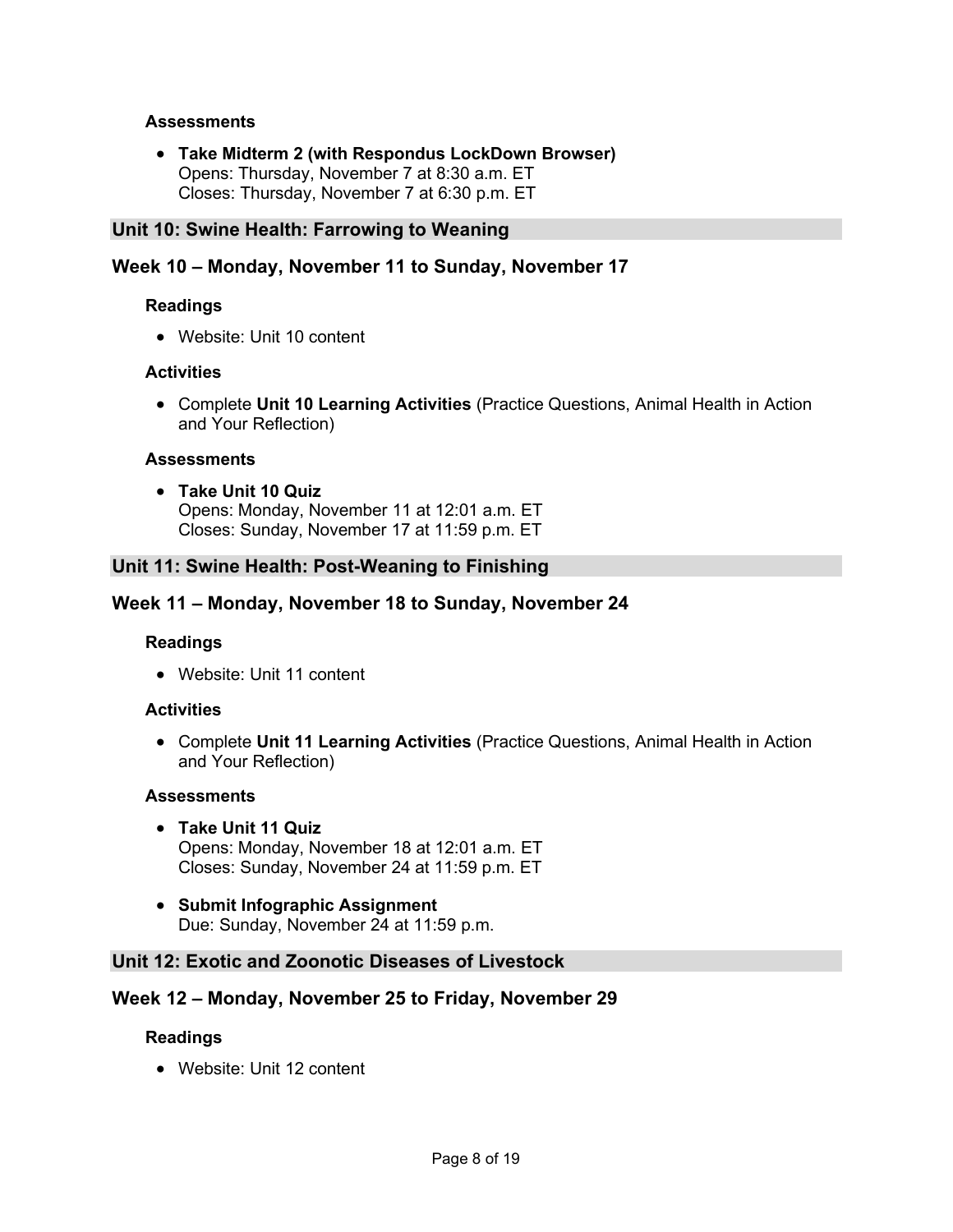#### **Activities**

• Complete **Unit 12 Learning Activities** (Practice Questions, Animal Health in Action and Your Reflection)

#### **Assessments**

• **Take Unit 12 Quiz**  Opens: Monday, November 25 at 12:01 a.m. ET Closes: Friday, November 29 at 11:59 p.m. ET

# Assessments

The grade determination for this course is indicated in the following table. A brief description of each assessment is provided below. Select **Content** on the navbar to locate **Assessments** in the table of contents panel to review further details of each assessment. Due dates can be found under the Schedule heading of this outline.

| <b>Assessment Item</b> | Weight | <b>Learning Outcomes</b> |
|------------------------|--------|--------------------------|
| Quizzes (8x1.25% each) | 10%    | 1-9                      |
| Midterm exam 1         | 20%    | 1-9                      |
| Midterm exam 2         | 25%    | $1 - 9$                  |
| Infographic assignment | 15%    | 1-9                      |
| Final exam (Online)    | 30%    | 1-9                      |
| Total                  | 100%   |                          |

### **Table 1: Course Assessments**

# **Assessment Descriptions**

#### **Unit Quizzes**

There are nine (9) online quizzes throughout the course. Each quiz is designed to assess and measure the knowledge you gain from studying unit content. Preparing for each quiz will help you to identify and explain the major concepts, theories, and ideologies covered in the course. While the course has nine quizzes, only the top eight (8) quizzes with highest marks will be taken for grading; the lowest mark or a non-complete will be dropped. The unit quizzes are an individual assessment and should be written without the assistance of your classmates, course notes, or unit readings.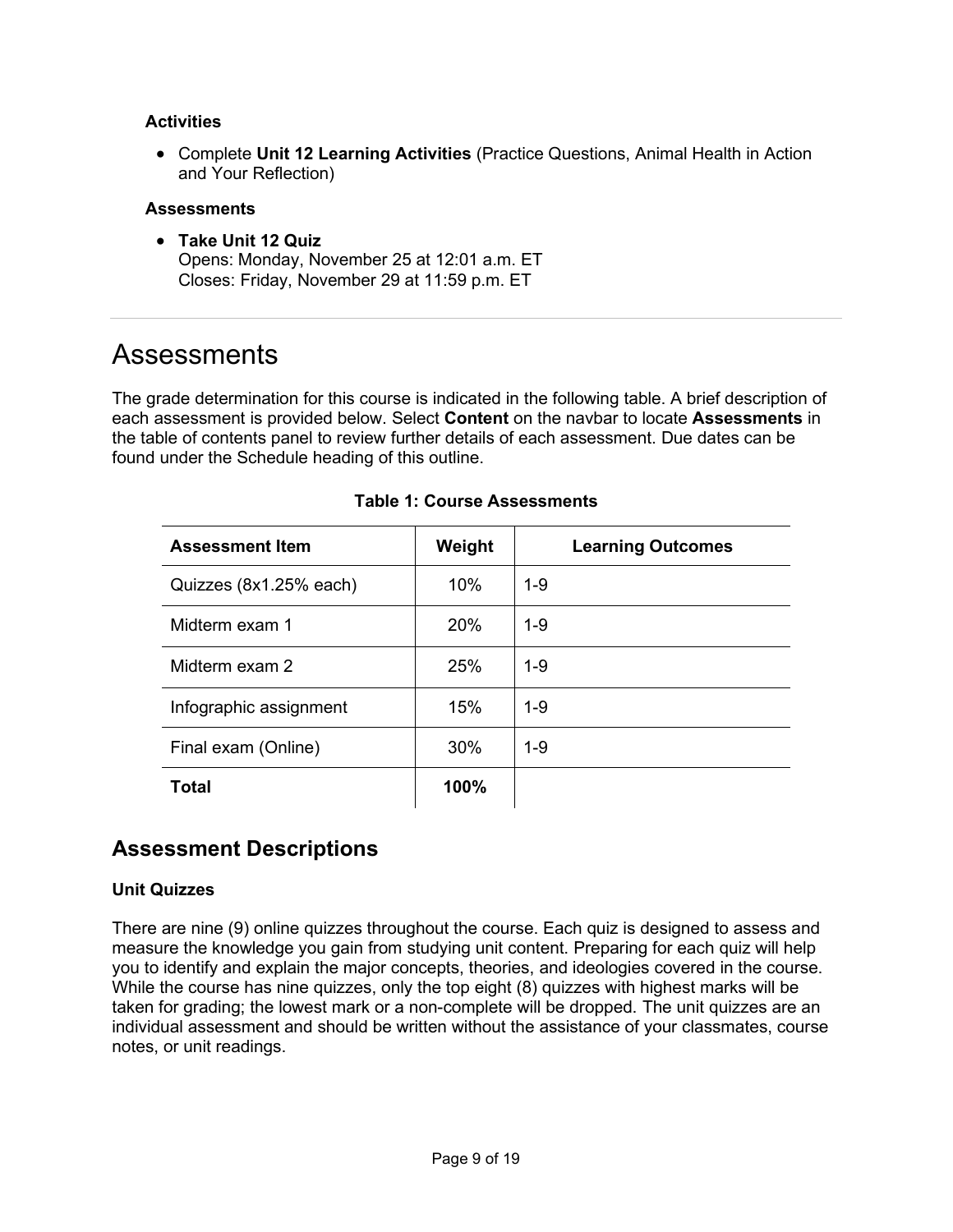### **Midterm Exams**

There are two (2) online midterm exams throughout the course. Each midterm is designed to test your knowledge of the course content from the following units: (a) Midterm exam #1 covers Units 01 to 04 and (b) midterm exam #2 covers Units 01 to 08 with a heavy emphasis on Units 05 to 08. The midterm exams are an individual assessment and should be written without the assistance of your classmates, course notes, or unit readings.

#### **Infographic Assignment**

The overall task of this assessment is for you to design a quick visual reference guide or fact sheet in the form of an infographic. The infographic is to be designed to provide information portraying a specific area of food-animal health or a health management technique/theory. The target audience for this infographic includes producers (e.g., swine producer, dairy producer) and any staff members that they may employ to work on their production unit(s). The idea is that this infographic could be distributed to producers so that they may use them on their farm to serve as an educational sheet or quick reference guide for themselves or any other farm employees.

#### **Final Exam (Online)**

This course requires the use of Respondus LockDown Browser and Monitor (webcam) to proctor your online final exam within CourseLink. Use of Lockdown Browser with a webcam has been implemented to maintain the academic integrity of the final exam. You must download and [install LockDown Browser and Monitor](http://www.respondus.com/lockdown/download.php?id=273932365) to complete the practice test and final exam. While writing the practice test and final exam, you must show your university issued identification card during the Respondus Startup Sequence.

The final exam will be delivered online via the **Quizzes** tool. The exam is 2 hours in length and will be held on **Thursday, December 5th.** To accommodate students who may be located in various time zones, the exam will be available beginning at **8:30 a.m. to 9:30 a.m. Eastern Time (ET)**. You can enter the exam at any point during this window of time but will only have 2 hours to complete it from when you start writing. For example, if you start writing the exam by 9:00 a.m., you will have until 11:00 a.m. to complete it. After 9:30 a.m. ET you will no longer be able to enter the exam environment.

Similar to a sit-down exam where you must arrive prior to the start of the exam, it is highly recommended that you enter the online exam environment in Respondus at least 20-30 minutes before the end of the available window to allow enough time for you to complete the Respondus Startup Sequence and ensure that you have the full two hours for the exam.

Please be sure to review the Using Respondus Lockdown Browser and Monitor instructions by selecting **Content** on the navbar to locate **Assessments** in the table of contents panel.

**Important Note**: There is a mandatory practice test that you are required to take before the online exam. The purpose of the practice test is to ensure that Respondus LockDown Browser and Monitor is set up properly and that you are comfortable using the software.

If you have any questions regarding the use of Respondus Lockdown Browser and Monitor or if you encounter any technical issues during the practice test or final exam, please contact CourseLink Support at [courselink@uoguelph.ca](mailto:courselink@uoguelph.ca) or 519-824-4120 ext. 56939.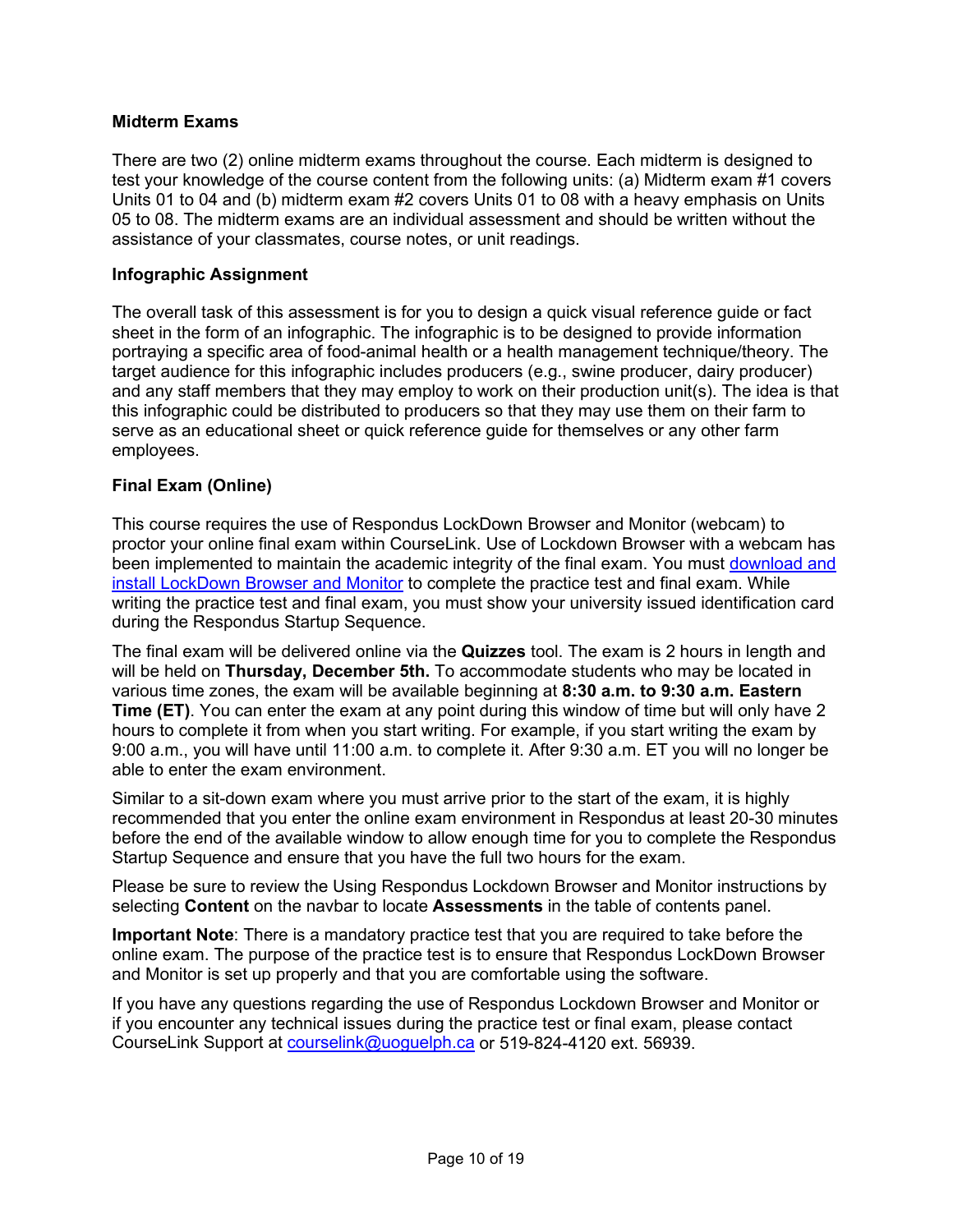University of Guelph degree and associate diploma students must check [WebAdvisor](https://webadvisor.uoguelph.ca/WebAdvisor/WebAdvisor?TYPE=M&PID=CORE-WBMAIN&TOKENIDX=2188266810) for their examination schedule. Open Learning program students must check the [Open Learning](http://opened.uoguelph.ca/student-resources/Open-Learning-Program-Final-Exam-Schedule.aspx)  [Program Final Examination Schedule](http://opened.uoguelph.ca/student-resources/Open-Learning-Program-Final-Exam-Schedule.aspx) for their examination schedule.

http://www.respondus.com/lockdown/download.php?id=273932365 https://webadvisor.uoguelph.ca http://opened.uoguelph.ca/student-resources/Open-Learning-Program-Final-Exam-Schedule http://opened.uoguelph.ca/student-resources/final-exams

# Course Technologies and Technical Support

# **CourseLink System Requirements**

You are responsible for ensuring that your computer system meets the necessary [system](http://spaces.uoguelph.ca/ed/system-requirements/)  [requirements.](http://spaces.uoguelph.ca/ed/system-requirements/) Use the [browser check](http://courselink.uoguelph.ca/d2l/tools/system_check/systemcheck.asp?ou=6605) tool to ensure your browser settings are compatible and up to date. (Results will be displayed in a new browser window).

http://spaces.uoguelph.ca/ed/system-requirements/

https://courselink.uoguelph.ca/d2l/systemCheck

## **Respondus LockDown Browser and Monitor Requirements**

Respondus LockDown Browser is a locked browser for taking quizzes in CourseLink. It prevents you from printing and copying; using other operating software; using search engines (e.g., going to another URL); communicating via instant messaging; and it blocks non-web-related software (e.g., Adobe PDF, Microsoft Word).

Respondus Monitor is a companion application for LockDown Browser that uses webcam and video technology to ensure academic integrity during online exams. The software captures video during the exam and allows the instructor to review the video once the exam is completed.

In order to use Respondus LockDown Browser and Monitor, you must meet the following technical requirements so that you can take the practice test and final exam:

- 1. Operating Systems: Windows 10, 8, 7; Mac OS X 10.10 or higher.
- 2. Memory: Windows 2 GB RAM; Mac 512 MB RAM.
- 3. For Mac users: Safari must function properly on the computer.
- 4. Mac users must have Adobe Flash Player installed to Safari, even if a different browser is normally used.
- 5. Functioning webcam and microphone. The webcam and microphone can be built into your computer or can be the type that plugs in with a USB cable. (You will be required to do an environment scan of your room, so please ensure you can move your computer, laptop or webcam for this scan.)
- 6. A broadband Internet connection. It is recommended that you access the Internet via a wired connection.

If you have any concerns about meeting system requirements, contact [CourseLink Support.](http://spaces.uoguelph.ca/ed/contact-us/) They will work with you to find alternative solutions or make alternative arrangements.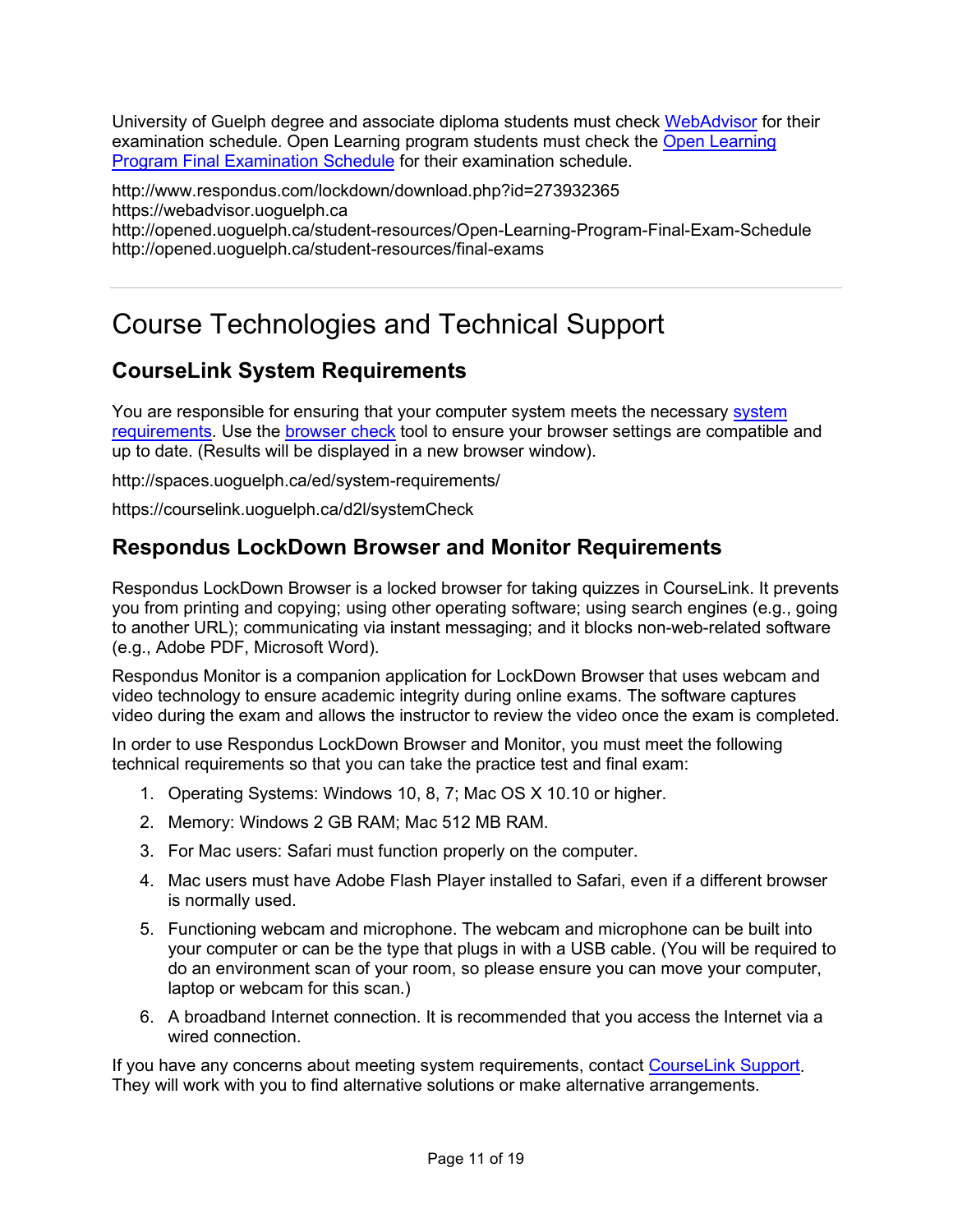http://spaces.uoguelph.ca/ed/contact-us/

# **Zoom**

You are responsible for downloading a free copy of Zoom from www.zoom.us. A Webcam, a microphone to record video, and speakers to play back the recording are also needed.

System Requirements:

- 1. An internet connection broadband wired or wireless (3G or 4G/LTE)
- 2. Speakers and a microphone built-in or USB plug-in or wireless Bluetooth
- 3. A webcam or HD webcam built-in or USB plug-in

# **Technical Skills**

As part of your online experience, you are expected to use a variety of technology as part of your learning:

- Manage files and folders on your computer (e.g., save, name, copy, backup, rename, delete, and check properties);
- Install software, security, and virus protection;
- Use office applications (e.g., Word, PowerPoint, Excel, or similar) to create documents;
- Be comfortable uploading and downloading saved files;
- Communicate using email (e.g., create, receive, reply, print, send, download, and open attachments);
- Navigate the CourseLink learning environment and use the essential tools, such as **Dropbox**, **Quizzes**, **Discussions**, and **Grades** (the instructions for this are given in your course);
- Access, navigate, and search the Internet using a web browser (e.g., Firefox, Internet Explorer); and
- Perform online research using various search engines (e.g., Google) and library databases.

# **Course Technologies**

## **CourseLink**

Distance Education courses are offered entirely online using CourseLink (powered by D2L's Brightspace), the University of Guelph's online learning management system (LMS). By using this service, you agree to comply with the [University of Guelph's Access and Privacy Guidelines.](http://www.uoguelph.ca/web/privacy/) Please visit the D2L website to review the [Brightspace privacy statement](http://www.d2l.com/legal/privacy/) and Brightspace [Learning Environment web accessibility standards.](http://www.d2l.com/accessibility/standards/)

http://www.uoguelph.ca/web/privacy/ https://www.d2l.com/legal/privacy/ https://www.d2l.com/accessibility/standards/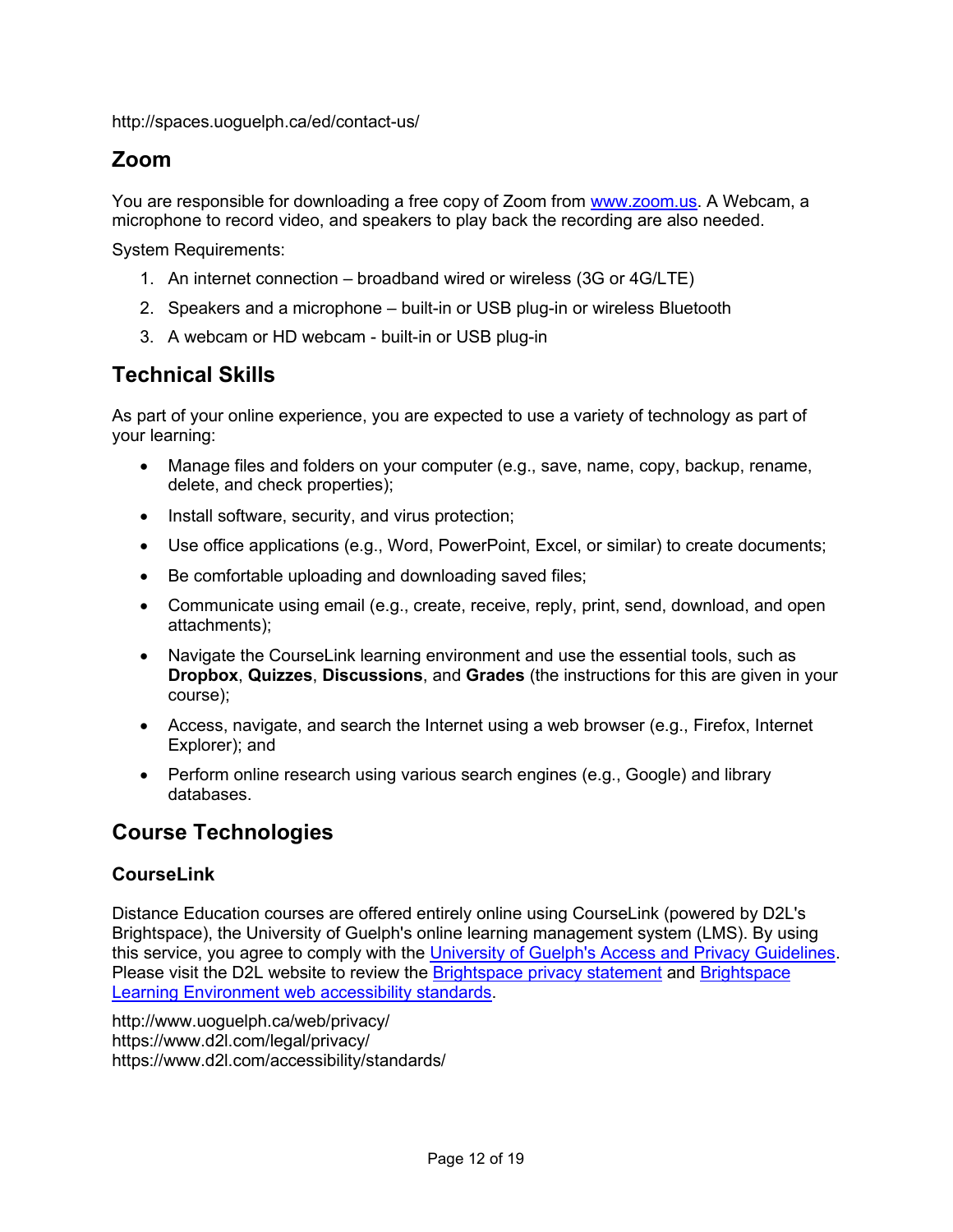## **Respondus**

This course will use the Respondus tool which is integrated with the **Quizzes** tool and will be used for your midterms and final exam. To learn more about [Respondus' Privacy Statement,](http://www.respondus.com/about/privacy.shtml) please visit their website. An accessibility statement does not exist for this course technology.

http://www.respondus.com/about/privacy.shtml

## **Turnitin**

The Turnitin tool is used in this course and is integrated with the **Dropbox** tool. To learn more about [Turnitin's privacy pledge](http://turnitin.com/en_us/about-us/privacy) and [Turnitin's commitment to accessibility,](http://turnitin.com/en_us/about-us/accessibility) please visit their website.

http://turnitin.com/en\_us/about-us/privacy http://turnitin.com/en\_us/about-us/accessibility

## **Zoom**

This course uses Zoom as a video communication tool. To learn more about [Zoom's privacy](https://zoom.us/privacy)  [policy](https://zoom.us/privacy) and **Zoom's accessibility features**, please visit their website.

https://zoom.us/privacy https://zoom.us/accessibility

## **Technical Support**

If you need any assistance with the software tools or the CourseLink website, contact CourseLink Support.

#### **CourseLink Support**

University of Guelph Day Hall, Room 211 Email: [courselink@uoguelph.ca](mailto:courselink@uoguelph.ca) Tel: 519-824-4120 ext. 56939 Toll-Free (CAN/USA): 1-866-275-1478

**Walk-In Hours (Eastern Time):** Monday thru Friday: 8:30 am–4:30 pm

**Phone/Email Hours (Eastern Time):** Monday thru Friday: 8:30 am–8:30 pm Saturday: 10:00 am–4:00 pm Sunday: 12:00 pm–6:00 pm

# Course Specific Standard Statements

# **Acceptable Use**

The University of Guelph has an [Acceptable Use Policy,](http://www.uoguelph.ca/cio/content/aup-acceptable-use-policy) which you are expected to adhere to.

https://www.uoguelph.ca/ccs/infosec/aup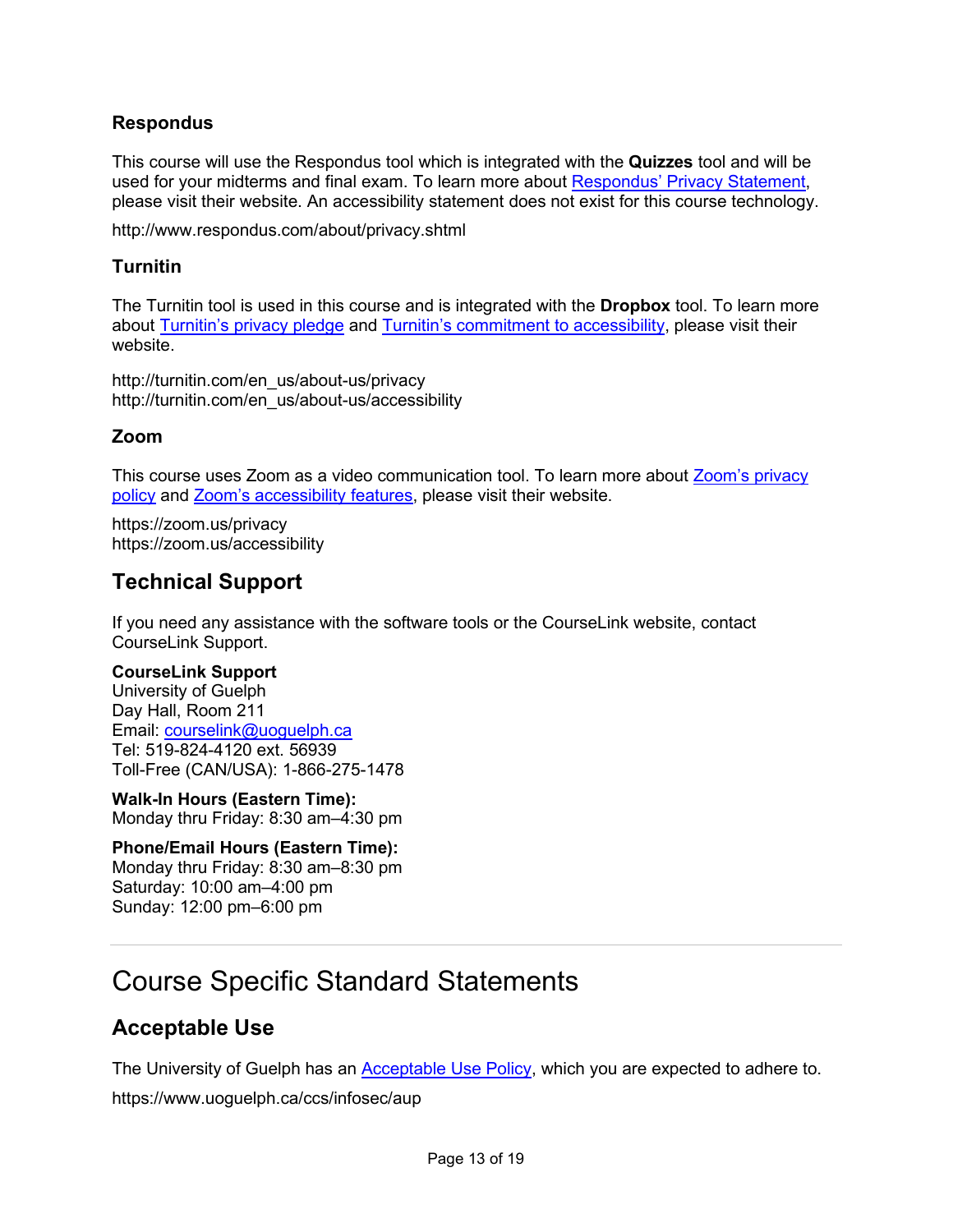# **Communicating with Your Instructor**

During the course, your instructor will interact with you on various course matters on the course website using the following ways of communication:

- **Announcements:** The instructor will use **Announcements** on the Course Home page to provide you with course reminders and updates. Please check this section frequently for course updates from your instructor. Setting your account notifications to alert you to new announcements is highly recommended.
- **Ask Your Instructor and TAs Discussion:** Use the discussion forum to ask questions of your teaching assistants about content or course-related issues with which you are unfamiliar. If you encounter difficulties, the teaching assistants and instructor are here to help you. Please post general course-related questions to the discussion forum so that all students have an opportunity to review the response. To access this discussion forum, select **Discussions** from the **Tools** dropdown menu.
- **Email:** If you have a conflict that prevents you from completing course requirements, or have a question concerning a personal matter, you can send your teaching assistants and instructor a private message to [POPM4230DE@uoguelph.ca.](mailto:POPM4230DE@uoguelph.ca) The teaching assistants or instructor will respond to your email within 48 to 72 hours.
- **Zoom:** If you have a complex question that you would like to discuss with your teaching assistants, you may book a Zoom meeting. Zoom meetings depend on the availability of you and the teaching assistants and are booked on a first come first served basis during designated office hours. Office hours times and dates will be posted in the announcement sections of CourseLink. Make sure to check your announcements regularly through the semester.

# **Netiquette Expectations**

For distance education courses, the course website is considered the classroom and the same protections, expectations, guidelines, and regulations used in face-to-face settings apply, plus other policies and considerations that come into play specifically because these courses are online.

Inappropriate online behaviour will not be tolerated. Examples of inappropriate online behaviour include:

- Posting inflammatory messages about your instructor or fellow students;
- Using obscene or offensive language online;
- Copying or presenting someone else's work as your own;
- Adapting information from the Internet without using proper citations or references;
- Buying or selling term papers or assignments;
- Posting or selling course materials to course notes websites;
- Having someone else complete your quiz or completing a quiz for/with another student;
- Stating false claims about lost quiz answers or other assignment submissions;
- Threatening or harassing a student or instructor online;
- Discriminating against fellow students, instructors, and/or TAs;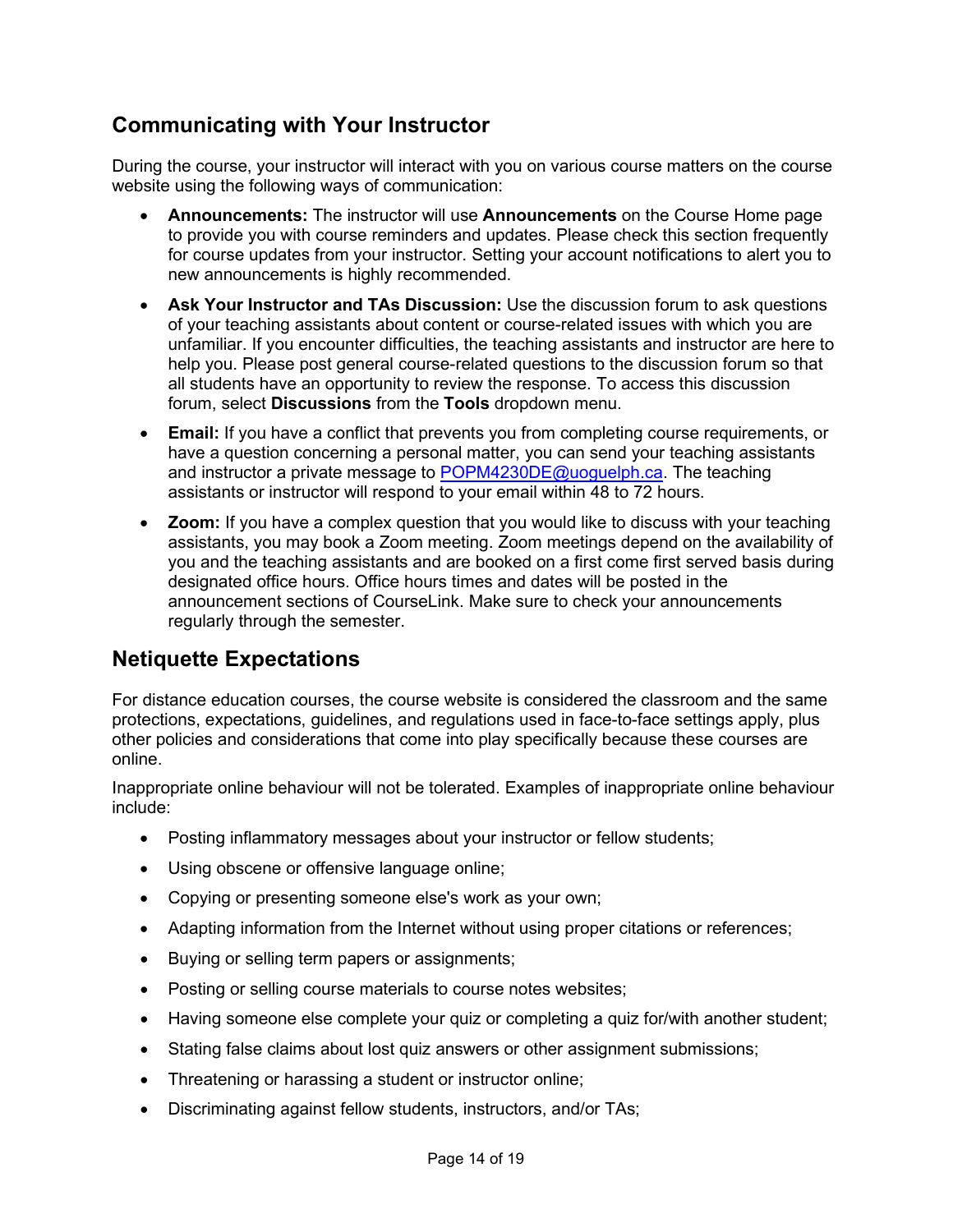- Using the course website to promote profit-driven products or services;
- Attempting to compromise the security or functionality of the learning management system; and
- Sharing your username and password.

# **Submission of Assignments to Dropbox**

All assignments for this course should be submitted electronically via the online **Dropbox** tool. When submitting your assignments using the **Dropbox** tool, do not leave the page until your assignment has successfully uploaded. To verify that your submission was complete, you can view the submission history immediately after the upload to see which files uploaded successfully. The system will also email you a receipt. Save this email receipt as proof of submission.

Be sure to keep a back-up copy of all of your assignments in the event that they are lost in transition. In order to avoid any last-minute computer problems, your instructor strongly recommend you save your assignments to a cloud-based file storage (e.g., Google Docs, OneDrive), or send to your email account, so that should something happen to your computer, the assignment could still be submitted on time or re-submitted.

It is your responsibility to submit your assignments on time as specified on the Schedule. Be sure to check the technical requirements and make sure you have the proper computer, that you have a supported browser, and that you have reliable Internet access. Remember that **technical difficulty is not an excuse not to turn in your assignment on time.** Don't wait until the last minute as you may get behind in your work.

If, for some reason, you have a technical difficulty when submitting your assignment electronically, please contact your instructor or [CourseLink Support.](http://spaces.uoguelph.ca/ed/contact-us/)

http://spaces.uoguelph.ca/ed/contact-us/

# **Late Policy**

If you choose to submit your individual assignments to the **Dropbox** tool late, the full allocated mark will be reduced by 5% per day after the deadline for the submission of the assignment to a limit of six days at which time access to the **Dropbox** folder will be closed.

For late final exam submissions to the **Quizzes** tool, your attempt will be flagged as late, and you will be prevented from making further changes to your attempt once your time ends. Make sure you save all your responses to the exam questions. For details on how long you have to complete the quiz or exam, please see the instructions in **Assessments** on CourseLink. The **Quizzes** tool counts down your time in the upper-left hand corner. Please pay close attention to this countdown and save your answers frequently.

Extensions will be considered for medical reasons or other extenuating circumstances. If you require an extension, discuss this with the instructor as soon as possible and well before the due date. Barring exceptional circumstances, extensions will not be granted once the due date has passed. These rules are not designed to be arbitrary, nor are they inflexible. They are designed to keep you organized, to ensure that all students have the same amount of time to work on assignments, and to help to return marked materials to you in the shortest possible time.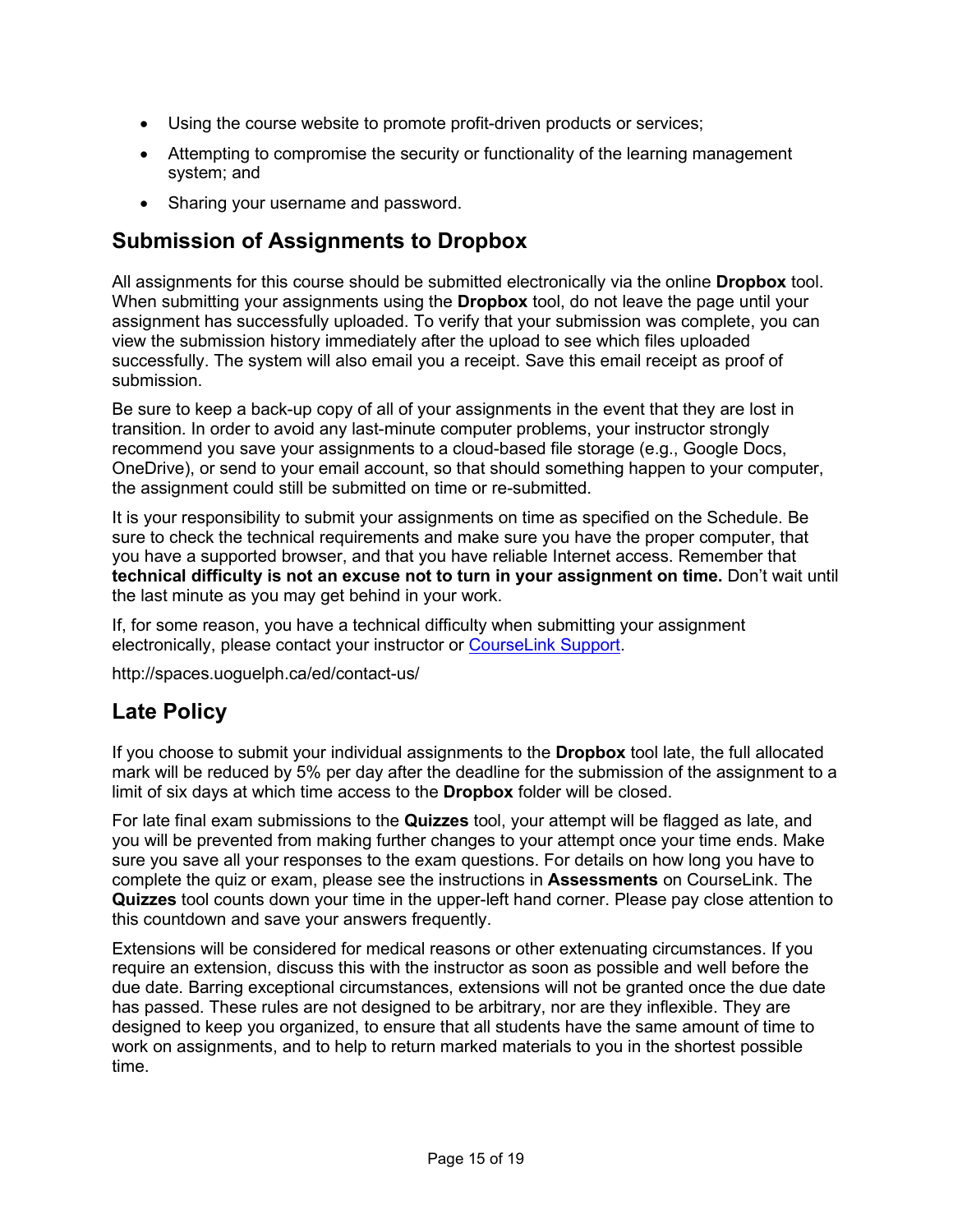# **Obtaining Grades and Feedback**

Unofficial assessment marks will be available in the **Grades** tool of the course website.

Your instructor will have grades posted online within 2 weeks of the submission deadline, if the assignment was submitted on time. Once your assignments are marked you can view your grades on the course website by selecting **Grades** from the **Tools** dropdown menu on the navbar. Your course will remain open to you for seven days following the last day of the final exam period.

After you receive a grade on CourseLink, please review your feedback. Any inquiry or dispute over the grade must be made within two weeks from the date they are posted. If you fail to protest any grade during this time limit, changes to the grade will not be considered.

University of Guelph degree students can access their final grade by logging into [WebAdvisor](https://webadvisor.uoguelph.ca/WebAdvisor/WebAdvisor?TYPE=M&PID=CORE-WBMAIN&TOKENIDX=2526105680) (using your U of G central ID). Open Learning program students should log in to the OpenEd [Student Portal](https://courses.opened.uoguelph.ca/portal/logon.do?method=load) to view their final grade (using the same username and password you have been using for your courses).

https://webadvisor.uoguelph.ca https://courses.opened.uoguelph.ca/portal/logon.do?method=load

# **Rights and Responsibilities When Learning Online**

For distance education (DE) courses, the course website is considered the classroom and the same protections, expectations, guidelines, and regulations used in face-to-face settings apply, plus other policies and considerations that come into play specifically because these courses are online.

For more information on your rights and responsibilities when learning in the online environment, visit [Rights and Responsibilities.](http://opened.uoguelph.ca/student-resources/rights-and-responsibilities)

http://opened.uoguelph.ca/student-resources/rights-and-responsibilities

# **Storage and Retention of Exam Videos**

Only authorized University of Guelph faculty or staff will have access to the video of your exam. Videos will be retained for a period of one year following the completion of the course.

# University Standard Statements

# **University of Guelph: Undergraduate Policies**

As a student of the University of Guelph, it is important for you to understand your rights and responsibilities and the academic rules and regulations that you must abide by.

If you are a registered **University of Guelph Degree Student**, consult the [Undergraduate](http://www.uoguelph.ca/registrar/calendars/undergraduate/current/)  [Calendar](http://www.uoguelph.ca/registrar/calendars/undergraduate/current/) for the rules, regulations, curricula, programs and fees for current and previous academic years.

If you are an **Open Learning Program Student**, consult the [Open Learning Program Calendar](http://opened.uoguelph.ca/en/students/open-learning-program-calendar.asp) for information about University of Guelph administrative policies, procedures and services.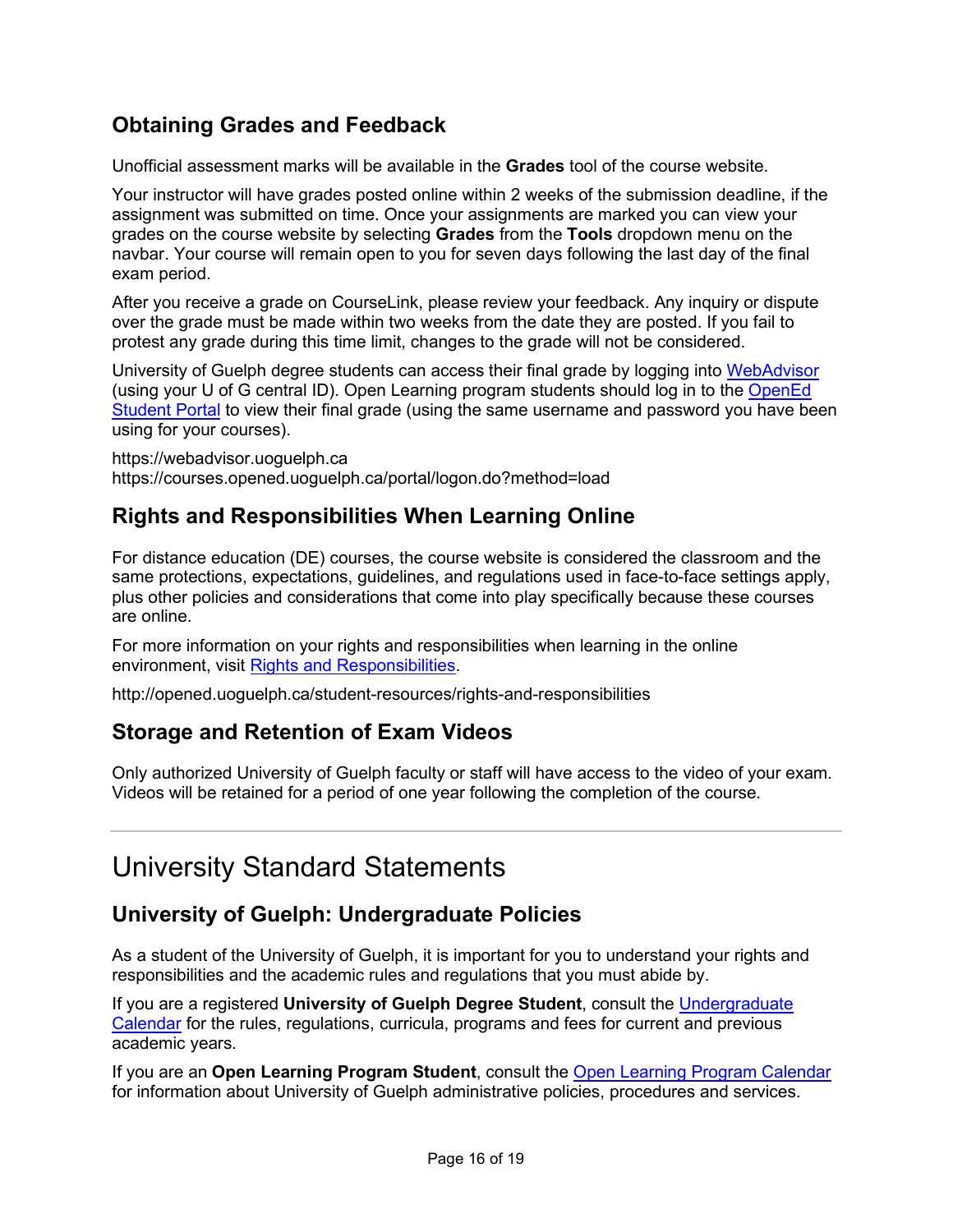https://www.uoguelph.ca/registrar/calendars/undergraduate/current/ http://opened.uoguelph.ca/student-resources/open-learning-program-calendar

# **Email Communication**

## **University of Guelph Degree Students**

As per university regulations, all students are required to check their uoguelph.ca e-mail account regularly: e-mail is the official route of communication between the University and its students.

## **Open Learning Program Students**

Check your email account (the account you provided upon registration) regularly for important communications, as this is the primary conduit by which the Open Learning and Educational Support will notify you of events, deadlines, announcements or any other official information.

## **When You Cannot Meet Course Requirements**

When you find yourself unable to meet an in-course requirement due to illness or compassionate reasons, please advise your course instructor **in writing**, with your name, ID number and email contact.

## **University of Guelph Degree Students**

Consult the [Undergraduate Calendar](http://www.uoguelph.ca/registrar/calendars/undergraduate/current/c08/c08-ac.shtml) for information on regulations and procedures for Academic Consideration.

https://www.uoguelph.ca/registrar/calendars/undergraduate/current/c08/c08-ac.shtml

## **Open Learning Program Students**

Please refer to the [Open Learning Program Calendar](http://opened.uoguelph.ca/en/students/open-learning-program-calendar.asp) for information on regulations and procedures for requesting Academic Consideration.

http://opened.uoguelph.ca/student-resources/open-learning-program-calendar

# **Drop Date**

## **University of Guelph Degree Students**

The last date to drop one-semester courses, without academic penalty, is indicated on the Schedule section of this course outline. Review the Undergraduate Calendar for regulations and [procedures for Dropping Courses.](http://www.uoguelph.ca/registrar/calendars/undergraduate/current/c08/c08-drop.shtml)

https://www.uoguelph.ca/registrar/calendars/undergraduate/current/c08/c08-drop.shtml

## **Open Learning Program Students**

Please refer to the [Open Learning Program Calendar.](http://opened.uoguelph.ca/en/students/open-learning-program-calendar.asp)

http://opened.uoguelph.ca/student-resources/open-learning-program-calendar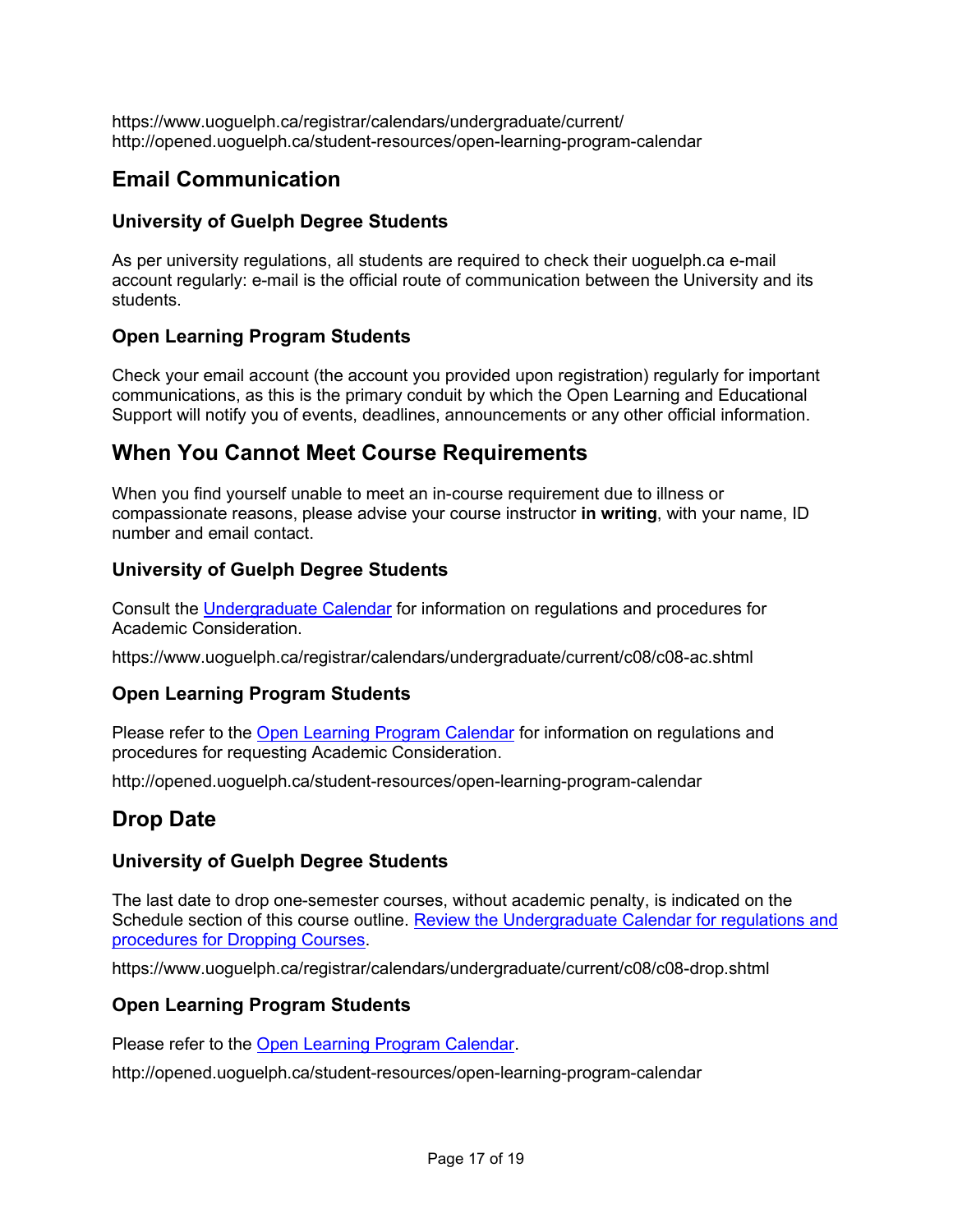# **Copies of Assignments**

Keep paper and/or other reliable back-up copies of all assignments: you may be asked to resubmit work at any time.

# **Accessibility**

The University of Guelph is committed to creating a barrier-free environment. Providing services for students is a shared responsibility among students, faculty and administrators. This relationship is based on respect of individual rights, the dignity of the individual and the University community's shared commitment to an open and supportive learning environment.

## **University of Guelph Degree Students**

Students requiring service or accommodation, whether due to an identified, ongoing disability or a short-term disability should contact Accessibility Services as soon as possible.

For more information, contact Accessibility Services at 519-824-4120 ext. 56208, [email](mailto:accessibility@uoguelph.ca)  [Accessibility Services](mailto:accessibility@uoguelph.ca) or visit the [Accessibility Services website.](https://wellness.uoguelph.ca/accessibility/)

accessibility@uoguelph.ca

https://wellness.uoguelph.ca/accessibility/

## **Open Learning Program Students**

If you are an Open Learning program student who requires academic accommodation, please [contact the Academic Assistant to the Director.](mailto:jessica.martin@uoguelph.ca) Please ensure that you contact us before the end of the first week of your course (every semester) in order to avoid any delays in support. Documentation from a health professional is required for all academic accommodations. Please note that all information provided will be held in confidence.

If you require textbooks produced in an alternate format (e.g., DAISY, Braille, large print or eText), please [contact the Academic Assistant to the Director](mailto:jessica.martin@uoguelph.ca) at least two months prior to the course start date. If contact is not made within the suggested time frame, support may be delayed. It is recommended that you refer to the course outline before beginning your course in order to determine the required readings.

The provision of academic accommodation is a shared responsibility between OpenEd and the student requesting accommodation. It is recognized that academic accommodations are intended to "level the playing field" for students with disabilities.

jessica.martin@uoguelph.ca

# **Academic Misconduct**

The University of Guelph is committed to upholding the highest standards of academic integrity and it is the responsibility of all members of the University community – faculty, staff, and students – to be aware of what constitutes academic misconduct and to do as much as possible to prevent academic offences from occurring. University of Guelph students have the responsibility of abiding by the University's policy on academic misconduct regardless of their location of study; faculty, staff and students have the responsibility of supporting an environment that discourages misconduct. Students need to remain aware that instructors have access to and the right to use electronic and other means of detection.